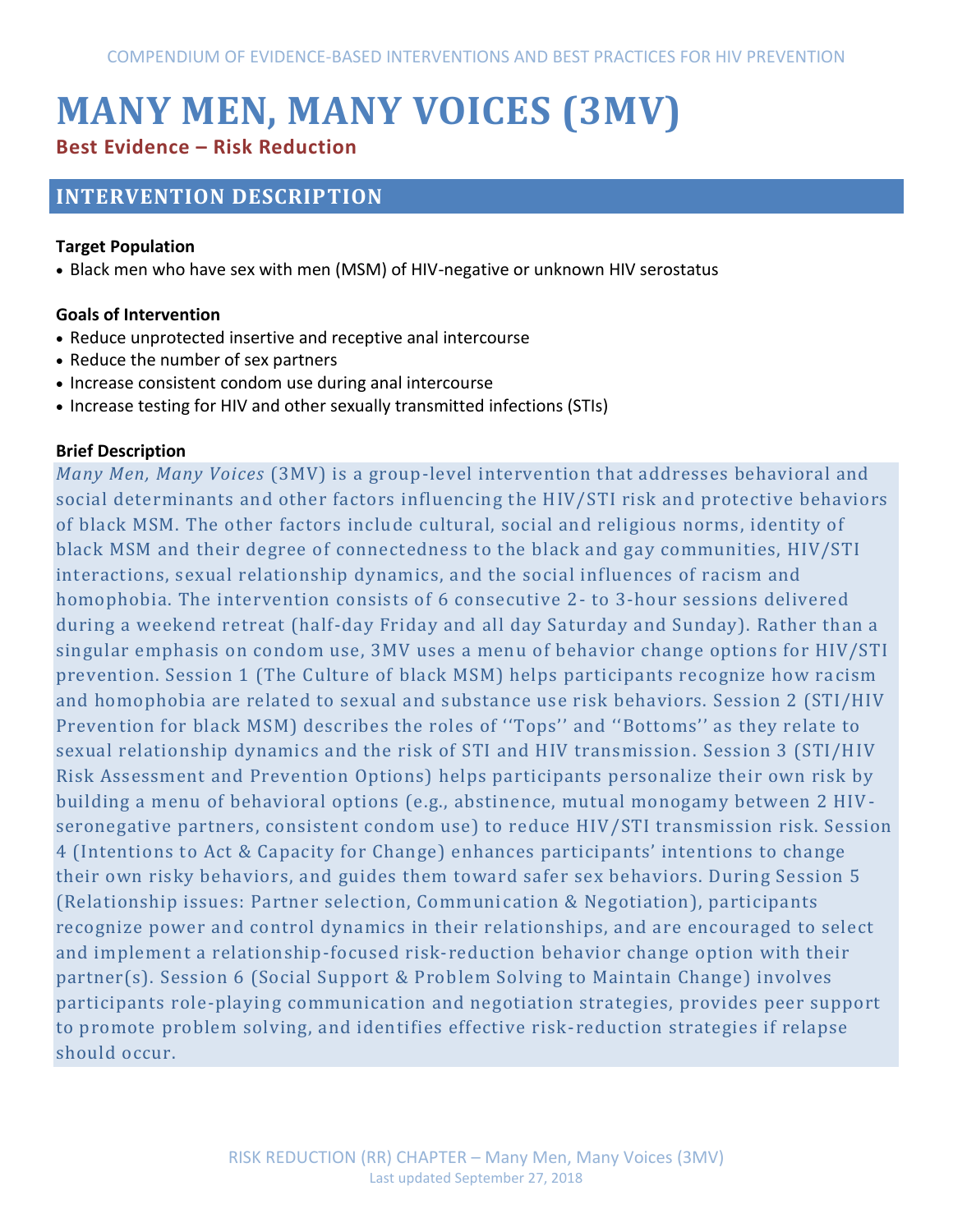#### **Theoretical Basis**

- Social Cognitive Theory
- Behavioral Skills Acquisition Model

Transtheoretical Model of Behavior Change

Two trained black MSM peer co-facilitators

Decisional Balance Model

**Deliverer**

#### **Intervention Duration**

• Six consecutive 2- to 3-hour sessions during a weekend retreat

#### **Intervention Setting**

Retreat facility

### **Delivery Methods**

- Discussion
- Role playing
- Risk-reduction plan

#### **INTERVENTION PACKAGE INFORMATION**

**The intervention package and training are available through CDC's High Impact Prevention Project (HIP): [Many Men, Many Voices \(3MV\).](https://effectiveinterventions.cdc.gov/en/2018-design/hiv-negative-persons/group-1/many-men-many-voices)**

## **EVALUATION STUDY AND RESULTS**

#### **The original evaluation was conducted in New York City, NY between 2005 and 2006.**

#### **Key Intervention Effects**

- Reduced unprotected anal intercourse with casual sex partners
- Reduced number of male sex partners

#### **Study Sample**

The analytic study sample of 338 men is characterized by the following:

- *68% black or African American, 17% Caribbean/West Indian, 11% Afro-Latino, 3% Mixed ancestry, 1% African*
- *99% male, 1% transgender*
- *78% gay, 18% bisexual, 2% unsure of sexual orientation, 1% heterosexual*
- *Mean age of 30 years, range: 18-72 years*
- *93% completed high school education or more*

#### **Recruitment Settings**

Venues (i.e. black gay pride festivals, nightclubs) and public areas/communities throughout New York City

#### **Eligibility Criteria**

Men were eligible if they self-identified as a black MSM (i.e., self-identified as gay, bisexual or same genderloving, or as being sexually active with other men, or sexually or emotionally attracted to other men), were 18 years of age or older, willing to attend and participate in an HIV/STI prevention intervention retreat delivered outside of New York City without their primary partner or boyfriend and discuss male-to-male sexual behavior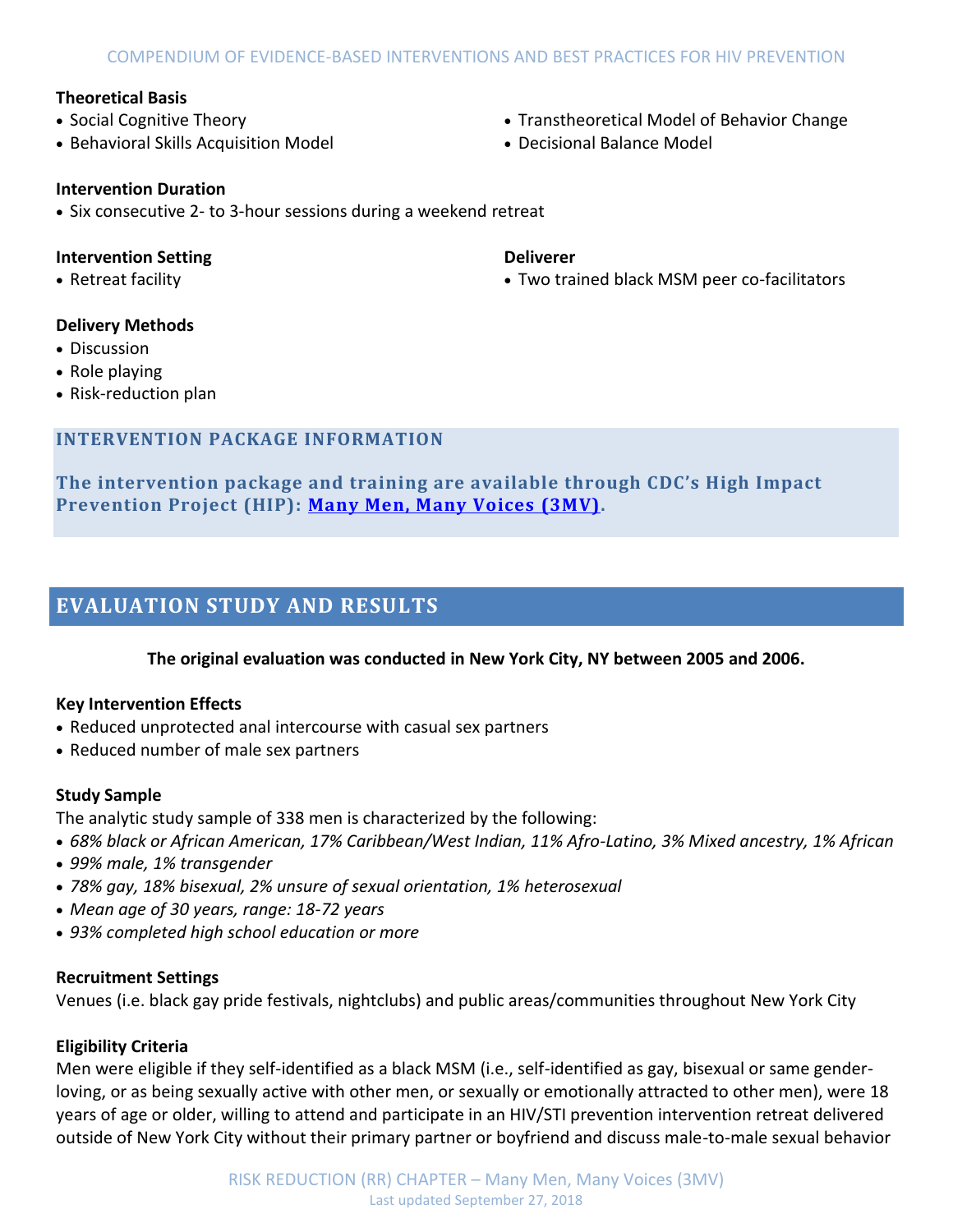in a group setting, had not previously participated in the Many Men, Many Voices intervention, reported their HIV serostatus as HIV-negative or unknown, and resided in New York City with no plans to relocate within 6 months.

#### **Assignment Method**

Black MSM (N = 338) were randomly assigned to 1 of 2 groups: Many Men, Many Voices intervention (n = 164) or wait-list control (n = 174).

#### **Comparison Group**

The wait-list control group was scheduled to receive a delayed intervention 6 months following the completion of their baseline assessment.

#### **Relevant Outcomes Measured and Follow-up Time**

 Sex behaviors during past 3 months (including number of male sex partners, number of episodes of unprotected insertive or receptive intercourse acts with main or casual partners, condom use during insertive or receptive anal intercourse with main or casual male sex partners, number of episodes of unprotected and protected vaginal and anal sex with women) were measured at 3 and 6 months postintervention.

#### **Participant Retention**

- Many Men, Many Voice Intervention (3MV)
	- o 73% retained at 3 months
	- o 77% retained at 6 months
- Wait List Control
	- o 72% retained at 3 months
	- o 76% retained at 6 months

#### **Significant Findings**

- At the 3-month follow-up, the 3MV intervention participants reported having significantly fewer male (main or casual) sex partners compared to the wait-list control participants ( $p = .04$ ).
- At the 6-month follow-up, the 3MV intervention participants reported significantly fewer episodes of any unprotected anal intercourse with casual partners ( $p = .012$ ) and unprotected insertive anal intercourse with casual partners ( $p = .005$ ) compared to the wait-list control participants.
- Across the 2 follow-up time periods, the 3MV intervention participants reported significantly fewer episodes of unprotected insertive anal intercourse with casual partners compared to the wait-list control participants  $(p = .015)$ .

#### **Considerations**

- At the 6-month follow-up, the 3MV intervention participants were significantly more likely to report HIV testing behavior compared to the wait-list control participants (p = .023). Across the 2 follow-up time periods, the HIV testing behavior was significantly higher among participants in the 3MV intervention group compared to those in the wait-list control group ( $p = .016$ ).
- There were no significant intervention effects on any unprotected anal intercourse with main partners or STI testing behavior at the 3- or 6-month follow-ups, but the direction of all changes was protective and favored intervention participants.